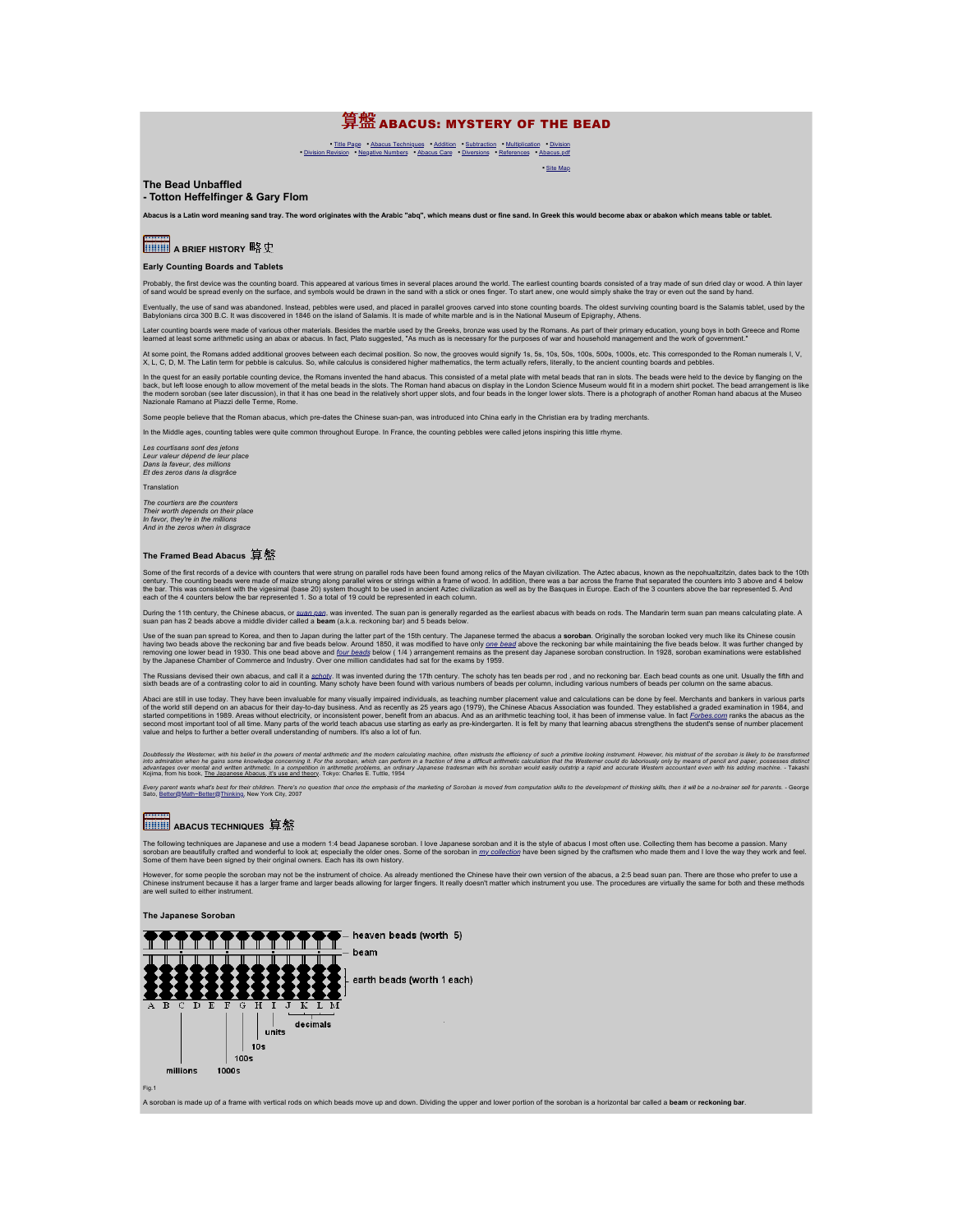## **The Beam**

On a modern-day soroban one bead sits above the beam and four beads sit below. The beads above the beam are often called **heaven beads a**nd each has a value of 5. The beads below are often called **earth**<br>**beads** and each h

Along the length of the beam, you'll notice that every third rod is marked with a dot. These specially marked rods are called **unit rods** because any one of them can be designated to carry the unit number. While<br>the soroba

The dots also serve as markers by which larger numbers can be quickly and efficiently recognized. For example in Fig.1 (above), rod I is the designated unit rod. For example, when given a number such as<br>23,456,789 an opera

#### **Setting Numbers on a Soroban**

Use only the thumb and index fingers to manipulate beads on a soroban. The thumb moves the earth beads up toward the beam. The index finger moves everything else (all earth beads down away from the<br>beam and all heaven bead



Earth beads down<br>
(Fig.3)<br>
(Fig.5)<br>
Cripa (Fig.5)<br>
(Fig.5) (Fig.5)<br>
(Fig.5) (Fig.5) (Fig.5) (Fig.5) (Fig.5) (Fig.5) (Fig.5) (Fig.5) (Fig.5)<br>
(Fig.3) (Fig.5) (Fig.5) (Fig.5) (Fig.5) (Fig.5) (Fig.5) (Fig.5) (Fig.5) (Fig.5) (

In Fig.6 from left to right, the numbers on single rods show 1, 3, 5, 7 & 9. Designating rod F as the unit rod, the soroban on the right shows the number 42,386 on rods B, C, D, E and F. (Notice how the "2" in 42<br>thousand



## **Clearing a Soroban**

Calculations normally begin with an empty or cleared soroban. Place the soroban flat on the table, then tilt the frame toward you. Gravity pulls all the beads down. At this point only the earth beads have been<br>cleared away



#### **Always Work from Left to Right**

Fundamental to good soroban technique is the rule **always work from left to righ**t. This may seem a little odd at first but it's extremely important. It's one of the soroban's biggest advantages. It allows us to solve<br>math

To better understand this take the addition example 237 + 152 = 389 (see below). Working left to right set 237 onto the soroban. Now solve the problem: add 1 to the hundreds rod, 5 to the tens rod and finish by adding **2** to the units rod leaving **389**.

ll's the same for subtraction. This time take the example 187 - 125 = 62 (see below). Working left to right set 187 onto the soroban. Solve the problem: subtract 1 from the hundreds rod, 2 from the tens rod and<br>complete th

#### **Simple addition & subtraction**

Simple Addition

When using a soroban to solve problems of addition and subtraction, the process can often be quite straightforward and easy to understand. In each of the six examples below beads are either added or<br>subtracted as needed.



But what happens when an operator is presented with a situation where rods don't contain enough beads to complete addition or subtraction problems in a simple, straightforward manner? This is where the real<br>fun begins. In

### **COMPLEMENTARY NUMBERS**

## **A Process of Thoughtlessness**

In competent hands, a soroban is a very powerful and efficient calculating tool. Much of its speed is attributed to the concept of **mechanization**. The idea is to minimize mental work as much as possible and to<br>perform the

- In the case of 5, the operator uses two groups of complementary numbers:
- 4 & 1 and 3 & 2.
- 
- the case of 10, the operator uses five groups of complementary numbers:<br>9 & 1, & & 2, 7 & 3, 6 & 4, 5& 5.<br>With time and practice using complementary numbers becomes effortess and mechanical. Once these techniques

The following examples illustrate how complementary numbers are used to help solve problems of addition and subtraction. In all cases try not to think beforehand what the answer to a problem will be. Learn<br>these simple tec

### **Addition**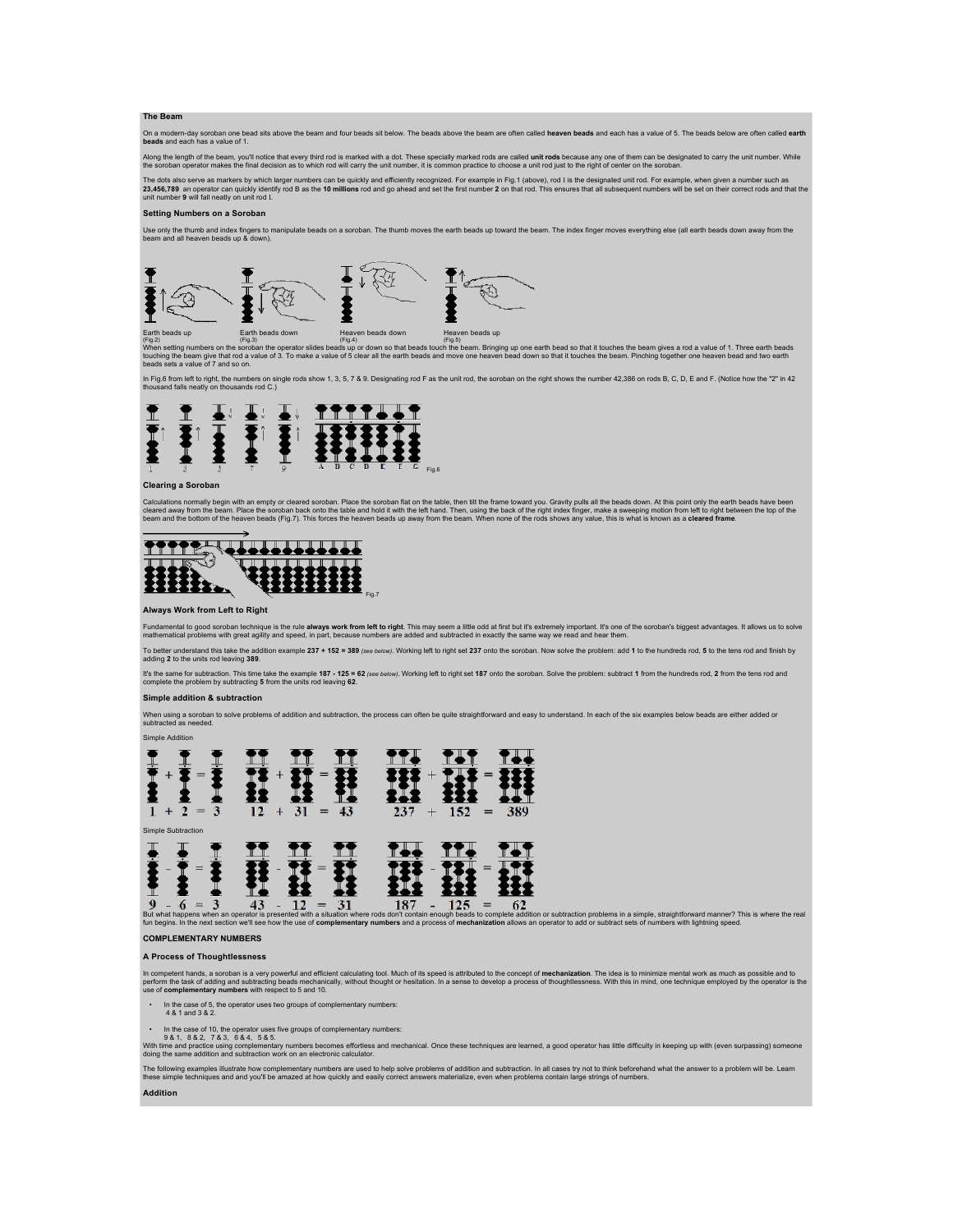## *In addition, always subtract the complement*.

**Add: 4 + 8 = 12**

Set 4 on rod B. Add 8. Because rod B doesn't have 8 available, use the complementary number.

The complementary number for 8 with respect to 10 is 2.<br>Therefore <u>subtract</u> the complementary 2 from 4 on rod B and carry 1 to tens rod A.<br>The answer 12 remains. (Fig.8b)

 $4 + 8 = 12$  becomes  $4 - 2 + 10 = 12$ 

|    |         |        | Similar exercises: |         |         | $4 + 9$ |
|----|---------|--------|--------------------|---------|---------|---------|
|    | 10      |        | $4 + 7$            | $4 + 6$ | $3 + 9$ | $3 + 8$ |
|    |         |        | $3 + 7$            | $2 + 9$ | $2 + 8$ | $1 + 9$ |
|    |         |        | $9 + 9$            | $9 + 8$ | $9 + 7$ | $9 + 6$ |
|    |         |        | $8 + 9$            | $8 + 8$ | $8 + 7$ | $7 + 9$ |
| A. | в<br>z. | Fig.8b |                    |         |         |         |

**Add: 6 + 7 = 13**

Ħ

Set 6 on rod B.<br>Add 7.<br>Once again subtract the complement because rod B doesn't have the required beads.

The complementary number for 7 with respect to 10 is 3. Therefore subtract the complementary 3 from 6 on rod B and carry 1 to tens rod A. This leaves the answer 13. (Fig.9)

 $6 + 7 = 13$  becomes  $6 - 5 + 2 + 10 = 13$ 



**Subtraction**

*In subtraction, always add the complement.*

**Subtract: 11 - 7 = 4**

Set 11 on rods AB. Subtract 7. Since rod B only carries a value of 1 use the complement .

The complementary number for 7 with respect to 10 is 3.<br>(Please note: In subtraction the order of working the rods is different from that of addition.)<br>Begin by subtracting 1 from the tens rod on A,<br>then add the complement

11 - 7 = 4 becomes  $11 - 10 + 3 = 4$ 

 $\downarrow$ 

|    |                        |       | Similar exercises: | $10 - 6$ |          |          |  |  |  |  |
|----|------------------------|-------|--------------------|----------|----------|----------|--|--|--|--|
| 10 | 3                      |       | $10 - 7$           | $10 - 8$ | $10-9$   | $11 - 8$ |  |  |  |  |
|    |                        |       | $11 - 9$           | $12 - 8$ | $12-9$   | $13 - 9$ |  |  |  |  |
|    |                        |       | $15-9$             | $15 - 8$ | $15 - 7$ | $15 - 6$ |  |  |  |  |
|    |                        |       | $16-9$             | $16 - 8$ | $16 - 7$ | $17-9$   |  |  |  |  |
|    | в<br><b>All Street</b> | $A$ B | Fig.10b            |          |          |          |  |  |  |  |

**Subtract: 13 - 6 = 7**

 $\mathbf{T}$ 

Ħ

琵

Set 13 on rods AB.

Subtract 6. Use the complement again.

In this case, the complementary number for 6 with respect to 10 is 4.<br>Begin by subtracting 1 from the tens rod on A,<br>then <u>add</u> the complementary 4 to rod B to equal 7. (Fig.11)

13 - 6 = 7 becomes 13 - 10 + 5 - 1 = 7



#### **The Order of the Rod**

This is where students new to soroban can make mistakes. In each of the above examples the operation involves using two rods, a complementary number and a carry over from one rod to another. Notice the order of operation.

**For Addition**

1. First subtract the complement from the rod on the right. 2. Then add a bead to the rod on the left. **For Subtraction**

1. First subtract a bead from the rod on the left.<br>2. Then add the complement to the rod on the right.<br>This is the most efficient order of operation. When attention is finished on one rod the operator moves on to the next.

## **COMBINING FINGER MOVEMENTS**

From the beginning it's important to start thinking about manipulating beads quickly and effectively. With this in mind try to combine finger movements.

In the last century, long before electronic calculators became commonplace, a governing body know as the **Abacus Committee of the Japan Chamber of Commerce and Industry** would regularly hold<br><u>[examinations](http://webhome.idirect.com/~totton/soroban/Exercises.pdf)</u> ns. x b PDF File

During the examinations contestants were given lists of problems. The problems had to be solved within a given time frame. Of course accuracy was very important. But the best operators were also very fast, in<br>part because

In some of the following examples I've put two combinations together in one problem. Any combination can always be used in conjunction with another or on its own. The nice thing about combination moves is<br>that they don't r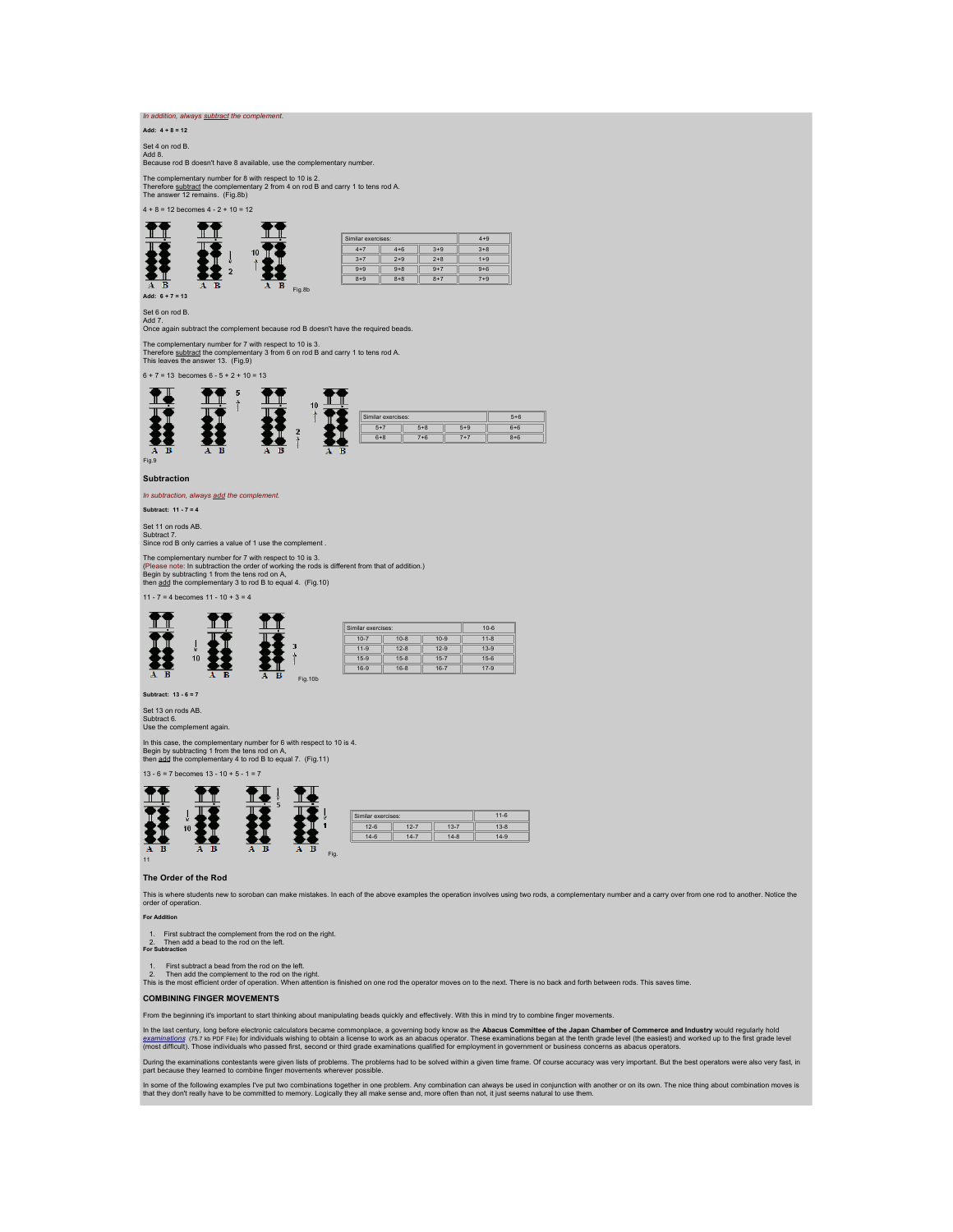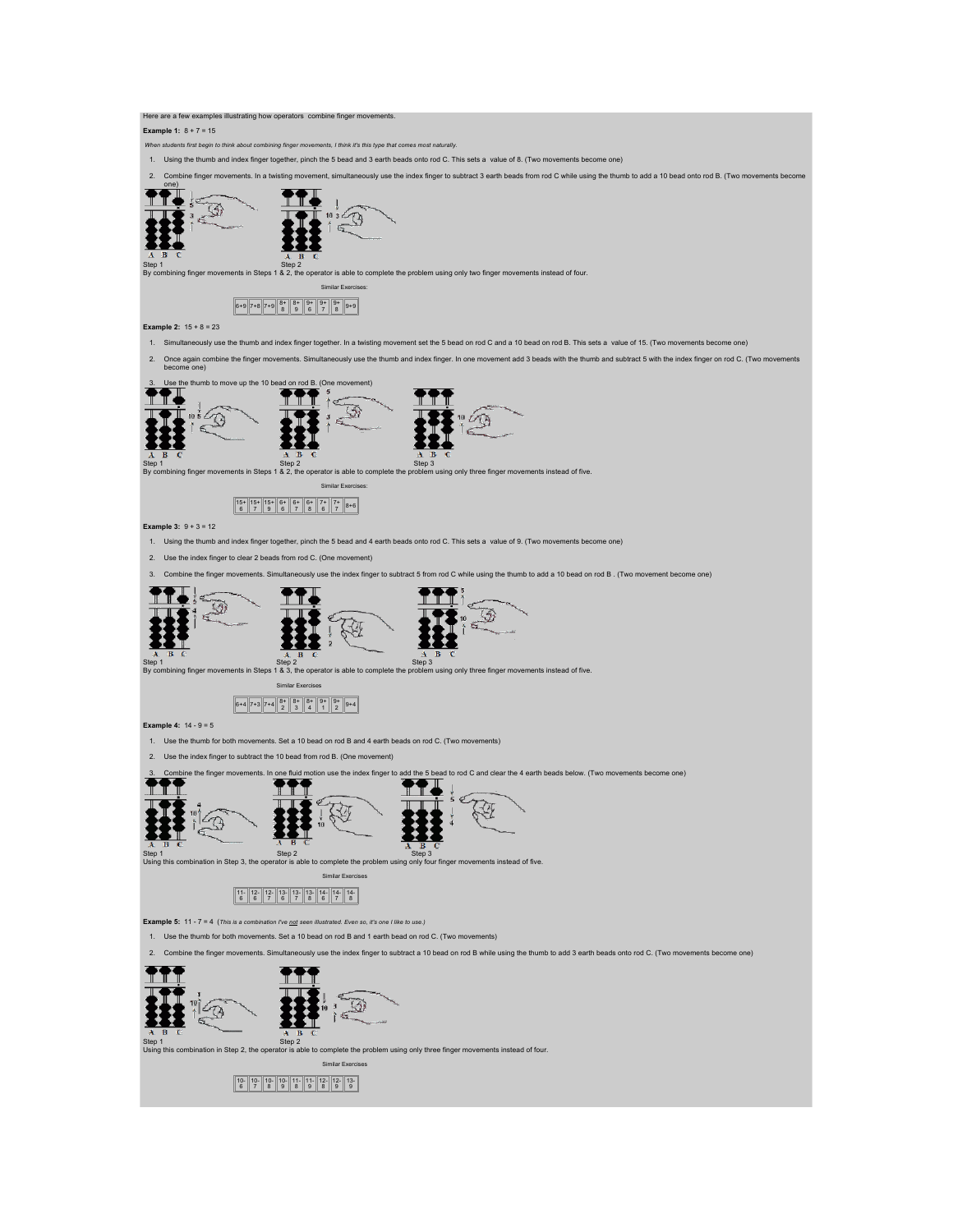**Simplifying the Process of Mechanization**

This is another look at the process of <u>[mechanization](http://webhome.idirect.com/~totton/abacus/Mechanization/)</u>. Many operators find that this method helps to simplify adding and subtracting numbers onto a soroban. For those new to abacus work, this chapter may be<br>better studied

**Simple, Fast and Efficient**

In part a soroban is a recording device that helps keep track of place value. Consequently the process of adding and subtracting numbers is greatly simplified because, at most, only two rods will ever come into the system

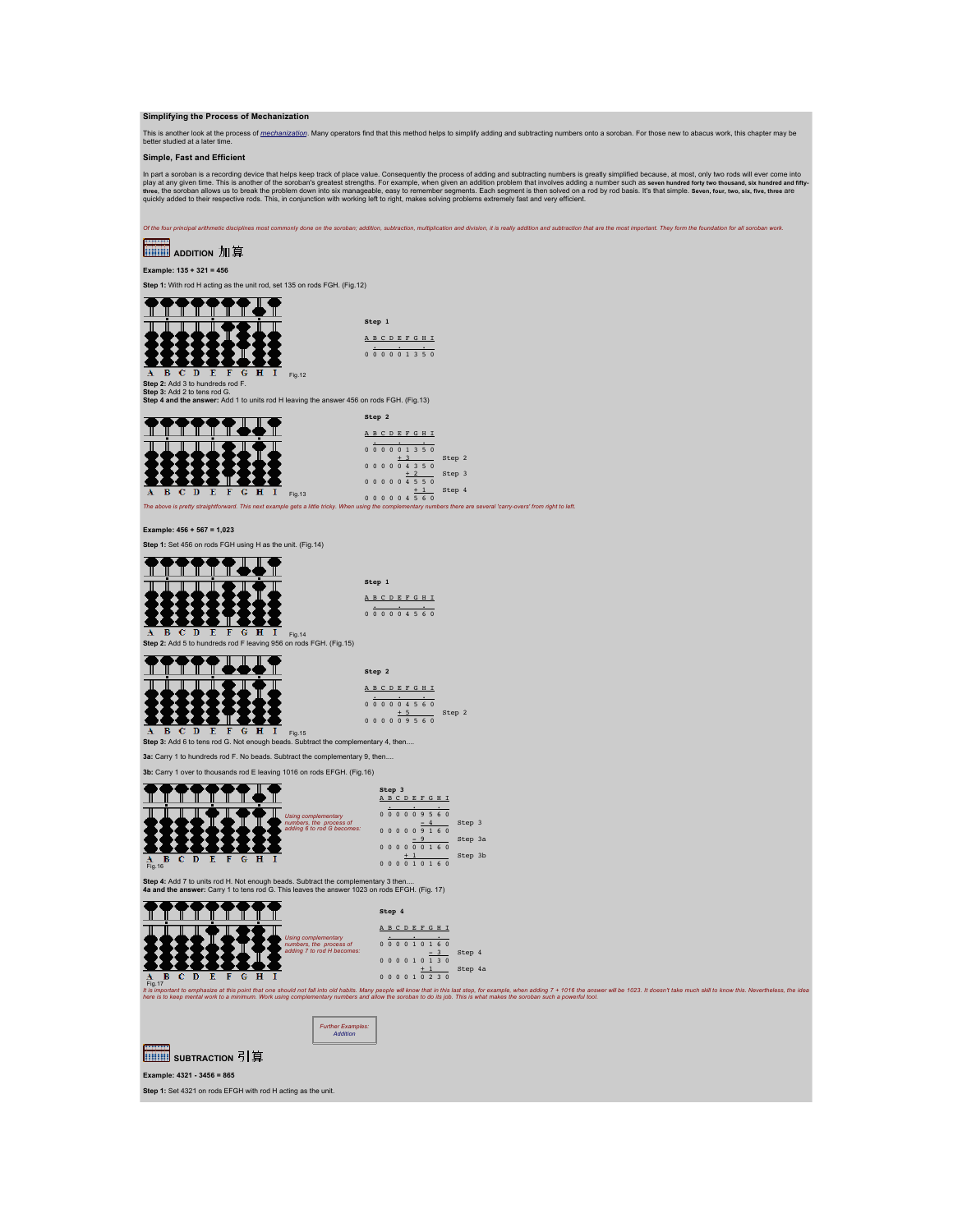

While there are <u>[other techniques](http://webhome.idirect.com/~totton/suanpan/mod_mult/)</u> used to solve problems of multiplication on the soroban, the method described here is the one most commonly suggested by the Abacus Committee. In order to solve problems of<br>multiplication

When setting up problems of multiplication on the soroban it is customary to set the multipliciand in the central part of the soroban with the multiplier set to the left leaving two empty rods in between. Always add<br>the pr

*Many soroban experts do not even bother to set the multiplier onto the soroban at all. Instead, they prefer to save a little time and set only the multiplicand.*

#### **Predetermine the Unit Rod**

For problems where multipliers and multiplicands begin with whole numbers: In order to get the unit number of a product to fall neatly on a predetermined unit rod, place your finger on the chosen rod. Move your<br>finger to t



## **Example: 34 x 7 = 238**

In this example choose rod H to be the unit rod. There is one number in the multipliera md two in the multiplicand. Count off three rods to the left ending up at rod E. Set the up the problem so that first number in<br>the mu

**Step 1:** Set the multiplicand 34 on rods EF and the multiplier 7 on B. (Fig.23)



**Step 1** A B C D E F G H I . . . 0 7 0 0 3 4 0 0 0

Fig.23 **Step 2:** Multiply the 4 on F by 7 on B. Add the product 28 immediately to the right of the multiplicand on rods GH.

**2a:** Having finished with this part of the multiplicand (the 4 on F) clear it from the soroban. This leaves 3 on rod E and the partial product 28 on rods GH. (Fig.24)

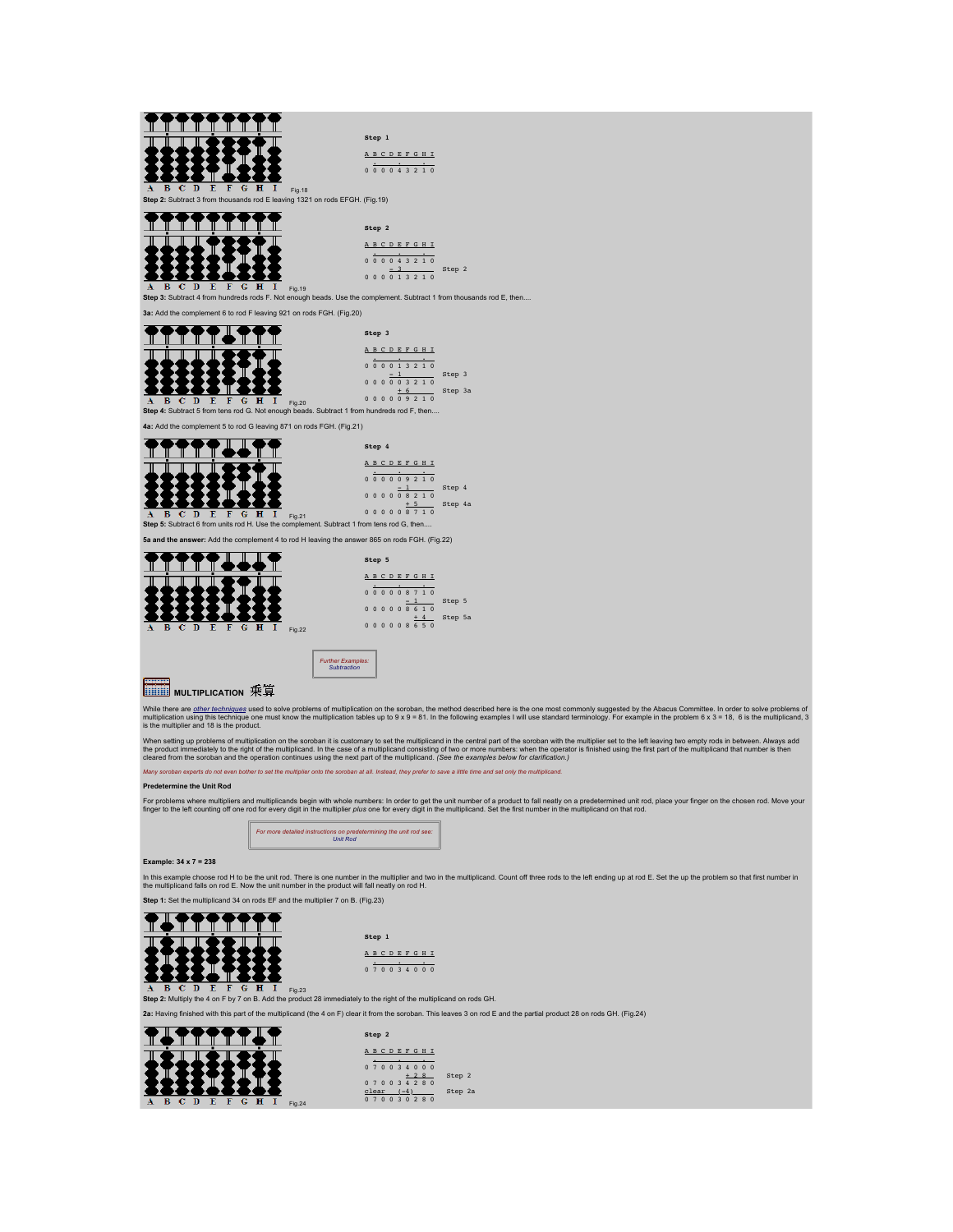**3a and the answer:** Clear the 3 on E from the soroban leaving the answer 238 on rods FGH. (Fig.25) <u> SAAMAZIST</u> **Step 3** 邪我 A B C D E F G H I . . . 0 7 0 0 3 0 2 8 0 + 2 1 Step 3<br>
0 7 0 0 3 2 3 8 0<br>
<u>clear (-3)</u> Step 3a<br>
0 7 0 0 0 2 3 8 0 **C D E F G H I** Fig.25<br>idea to think of a product as having of at least two *J*<br>wo digits. For example 3 x 4 = 12 and 3 x 1 = 03. It helps in placing products on their correct rods **Example: 2.3 x 17 = 39.1** In this example the multiplier has two whole numbers and the multiplicand has one for a total of three whole numbers. Choose rod I as the unit and count off three rods to the left. Set the fist number in the<br>multiplicand o **Step 1:** Set the multiplicand 23 on rods FG. Set the multiplier 17 on BC. (Fig.26) Fig.26 **Step 1** A B C D E F G H I J K 0 1 7 0 0 2 3 0 0 0 0 **Step 2:** Multiply the 3 on G by 1 on B. Add the product 03 on rods HI. **2a:** Next, multiply the 3 on G by 7 on C and add the product 21 on rods IJ. **2b:** Clear the 3 on G. This leaves 2 on F and the partial product 51 on rods IJ. (Fig.27)



**Step 3:** Multiply the 3 on E by 7 on B. Add the product 21immediately to the right of the multiplicand on rods FG.

A B C D E F G H I J K  $\begin{array}{cccc} 0& 1& 7& 0& 0& 2& 3& 0& 0& 0& 0\ &+& 0& 3& 0& 0& 0& 0\ 0& 1& 7& 0& 0& 2& 3& 0& 3& 0& 0\ &0& 1& 7& 0& 0& 2& 3& 0& 5& 1& 0\ \end{array} \quad \begin{array}{c} \text{Step 2} \\\text{step 2} \\\text{step 2} \\\text{step 2} \\\text{step 2} \end{array}$ c<u>lear (-3)</u> Step 2b<br>0 1 7 0 0 2 0 0 5 1 0

**Step 3:** Multiply the 2 on F by 1 on B and add the product 02 on rods GH. **3a:** Next, multiply the 2 on F by 7 on C and add the product 14 on rods HI.

**3b and the answer:** Clear the 2 on F leaving the answer 39.1 on rods HIJ. Notice how the unit number in the product has fallen on unit rod I and the first decimal number on rod J. (Fig.28)



|       | Step 3 |          |  |           |                       |         |  |
|-------|--------|----------|--|-----------|-----------------------|---------|--|
|       |        |          |  |           | A B C D E F G H I J K |         |  |
|       |        |          |  |           |                       |         |  |
|       |        |          |  |           | 01700200510           |         |  |
|       |        |          |  | $+ 0 2$   |                       | Step 3  |  |
|       |        |          |  |           | 01700202510           |         |  |
|       |        |          |  | $+ 14$    |                       | Step 3a |  |
|       |        |          |  |           | 01700203910           |         |  |
| clear |        | $(-2)$   |  |           |                       | Step 3b |  |
|       |        | $\Omega$ |  | 0 0 3 9 1 |                       |         |  |

*This standard technique for solving problems of multiplication is very powerful in part because it creates patterns that are easy to follow. For more on this see [Patterns](http://webhome.idirect.com/~totton/abacus/Multiplication/Patterns.htm).*



*Further Examples: [Multiplication](http://webhome.idirect.com/~totton/abacus/Multiplication)*

As is the case with multiplication, there are <u>different fechniques</u> that can be used to solve problems of division on the soroban. Although the method described below is often referred to as the 'modern method' it's<br>not r

When setting up problems of division on the soroban, the dividend is set on the right and the divisor is set on the left. The Abacus Committee suggests leaving 4 unused rods in between the two numbers. It's on<br>these unused

*Often soroban experts do not bother to set the divisor. Instead, they prefer to save a little time and set only the dividend.*

Division is done by dividing one number in the divisor into one or possibly two numbers of the dividend at a time. The operator multiplies after each division step and subtracts the product. The next part of the<br>dividend i

## **Division Revision**

**Easy [Division Revision](http://webhome.idirect.com/~totton/abacus/pages.htm#Revision1):** In the event that the quotient is too high or too low, it is the ease with which the operator can revise an answer that makes the soroban such a powerful took on the property is position below.) T

**Rules for Placing the First Quotient Number**

**Rule I)** Where the digits in a divisor are less than (or equal to) the corresponding digits of the dividend, begin by placing the quotient t**wo rods to the left** of the dividend. In Fig.29, the divisor 4 is smaller than t



two rods to the left. (Fig.29) one rod to the left. (Fig.30) **Rule II)** Where the digits in the divisor are greater than the corresponding digits of the dividend, begin by placing the first number in the quotient **one rod to the left** of the dividend. In Fig,30 the divisor 4 is larg

#### **Predetermine the Unit Rod**

For problems where divisors and dividends begin with whole numbers: The process of predetermining the unit rod is very much the same as it is for multiplication in that it involves counting digits and rods.<br>However, it is

*For more detailed instructions on predetermining the unit rod see: [Unit Rod](http://webhome.idirect.com/~totton/abacus/Decimal.html)*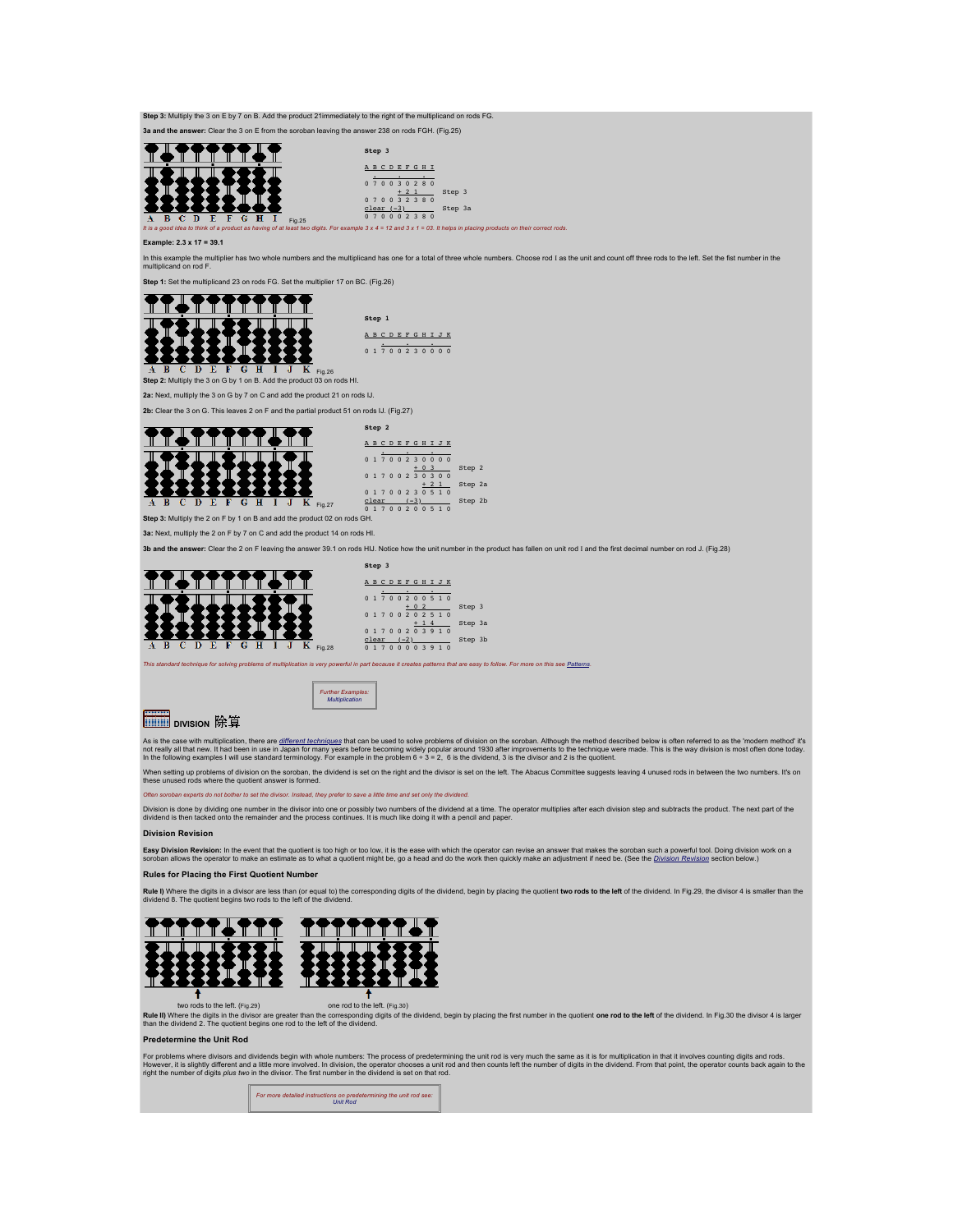### **Example: 951 ÷ 3 = 317**

In this example, the dividend has three whole numbers. Choose rod F as the unit and count three rods to the left. The divisor has one whole number so count one *plus tw*o back to the right. Set the first number of<br>the divi

**Step 1:** Set the dividend 951 on rods FGH and the divisor 3 on A. (Fig.31)



**Step 1** A B C D E F G H I J K . . . 3 0 0 0 0 9 5 1 0 0 0

 $\frac{1}{2}$  be divisor (3 on A) is smaller than the dividend (9 on F). Therefore apply "Rule\_I" and set the first number in the quotient two rods to the left on D. Divide 3 on A into 9 on F and set the quotient 3 on rod D. **2a:** Multiply the quotient 3 by 3 on A and subtract the product 9 from rod F. This leaves the partial quotient 3 on D and the remainder of the dividend 51 on rods GH. (Fig. 32)



**Step 2** A B C D E F G H I J K<br>
3 0 0 0 9 5 1 0 0 0<br>
(3) Step 2<br>
3 0 0 3 0 5 1 0 0 0<br>  $30051000$ 

Fig.32 **Step 3:** Divide 3 on A into 5 on G. Once again the divisor is smaller than the dividend so follow "*Rule1*". Set the quotient 1 on rod E.

**3a:** Multiply the quotient 1 by 3 on A and subtract the product 3 from 5 on rod G. This leaves the partial quotient 31 on DE and the remainder of the dividend 21 on rods GH. (Fig.33)



 $\mathbf{A}$ Fig.33 **Step 4:** Divide 3 on A into 21 on GH and set the quotient 7 on rod F.

**4a and the answer:** Multiply the quotient 7 by 3 on A and subtract the product 21 from rods GH leaving the answer 317 on rods DEF. (Fig.34)



|                | Step 4 |  |     |                       |  |         |  |
|----------------|--------|--|-----|-----------------------|--|---------|--|
|                |        |  |     | A B C D E F G H I J K |  |         |  |
|                |        |  |     |                       |  |         |  |
|                |        |  |     | 30031021000           |  |         |  |
|                |        |  | (7) |                       |  | Step 4  |  |
|                |        |  |     | $-21$                 |  | Step 4a |  |
| 3 <sub>0</sub> |        |  |     | 031700000             |  |         |  |

**Example: 356 ÷ 25 = 14.24**

In this example, the dividend has three whole numbers. Choose F as the unit rod and count three to the left. The divisor has two whole numbers so count two *plus two* back to the right. Set the first number of the<br>dividend

**Step 1:** Set the dividend 356 on GHI and the divisor 25 on rods AB. (Fig.35)



A U U L V L U L V L H<sub>193</sub>5<br>Step 2: Because the first two digits in the divisor are smaller than those of the dividend apply "*Rule*\_I" and begin placing the quotient two rods to the left on rod E. Divide 2 on rod A into t nt 1 on rod E.

**2a:** Multiply the quotient 1 by 2 on A and subtract the product 2 from 3 on rod G.

**2b:** Multiply the quotient 1 by 5 on B and subtract the product 5 from 15 on rods GH. This leaves the partial quotient 1 on rod E and the remainder of the dividend 106 on rods GHI. (Fig.36)



 $\overline{A}$   $\overline{B}$   $\overline{C}$   $\overline{D}$   $\overline{E}$   $\overline{F}$   $\overline{G}$   $\overline{H}$   $\overline{I}$   $\overline{J}$   $\overline{K}$   $\overline{F}$   $_{19,36}$ <br>**Step 3:** Divide 2 on A into 10 on GH. At first glance, it looks lik ....<br>Its like the answer should be 5. However, in order to continue working the problem there must be a remainder. Instead, use the quotient 4. Set 4 on rod F.

**3a:** Multiply the quotient 4 by 2 on A and subtract the product 8 from 10 on rods GH.

**3b:** Multiply the quotient 4 by 5 on B and subtract the product 20 from rods HI. This leaves the partial quotient 14 on rods EF and the remainder 6 on rod I. (Fig.37)

|                                                                                                                                                                            | Step 3                                 |                   |
|----------------------------------------------------------------------------------------------------------------------------------------------------------------------------|----------------------------------------|-------------------|
|                                                                                                                                                                            | <b>ABCDEFGHIJK</b><br>25001010600      |                   |
|                                                                                                                                                                            | (4)<br>01402600<br>250                 | Step 3<br>Step 3a |
| <b>B C D E F G H I J</b><br>А<br>Fig.37<br>In order to continue, borrow a zero from rod J. This yields 60 on rods IJ and creates the first decimal number in the quotient. | $-20$<br>0600<br>40<br>250<br>$\Omega$ | Step 3b           |

**Step 4:** Divide 2 on A into 6 on rod I. It looks like the answer should be 3. But once again, there must be enough of a remainder to continue working the problem. Instead, use the quotient 2. Follow "*Rule 1*" and set 2 on rod G.

**4a:** Multiply the quotient 2 by 2 on A and subtract the product 4 from 6 on rod I.

**4b:** Multiply the quotient 2 by 5 on B and subtract the product 10 from rods IJ. This leaves the partial quotient 14.2 on rods EFG and the remainder of the dividend 10 on rods IJ. (Fig.38)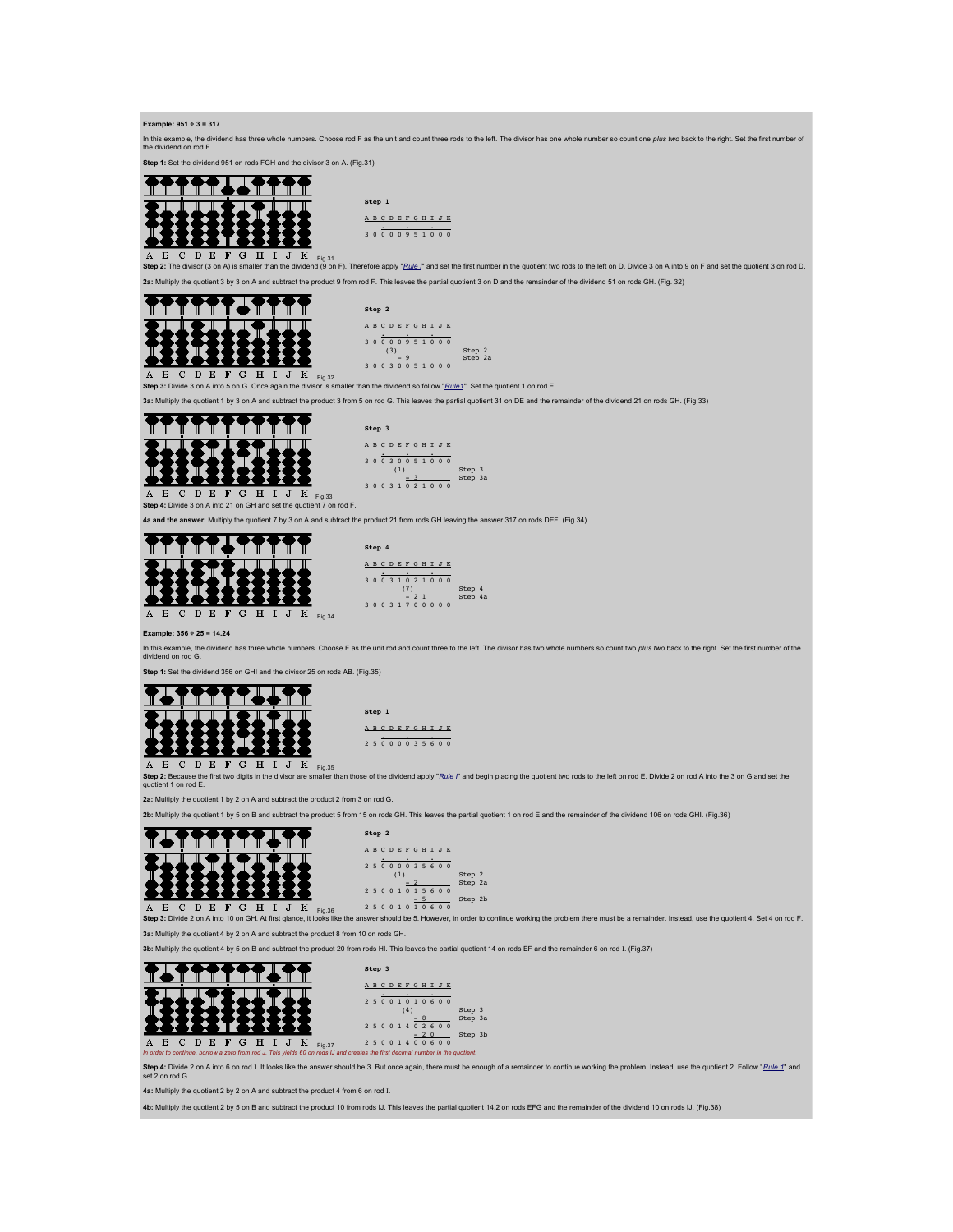

**Step 4:** Borrow a zero from rod K and think of the problem as dividing 16 on AB into 80 on JK. Estimate a quotient of 5. Set 5 on rod H.<br>**4a:** Multiply the quotient 5 by 1 on A and subtract the product 5 from 8 on rod J.

**4b and the answer:** Multiply the quotient 5 by 6 on B and subtract the product 30 from rods JK leaving 875 on rods FGH. With rod D acting as the unit, the answer reads 0.0875 on rods CDEFGH. (Fig.43)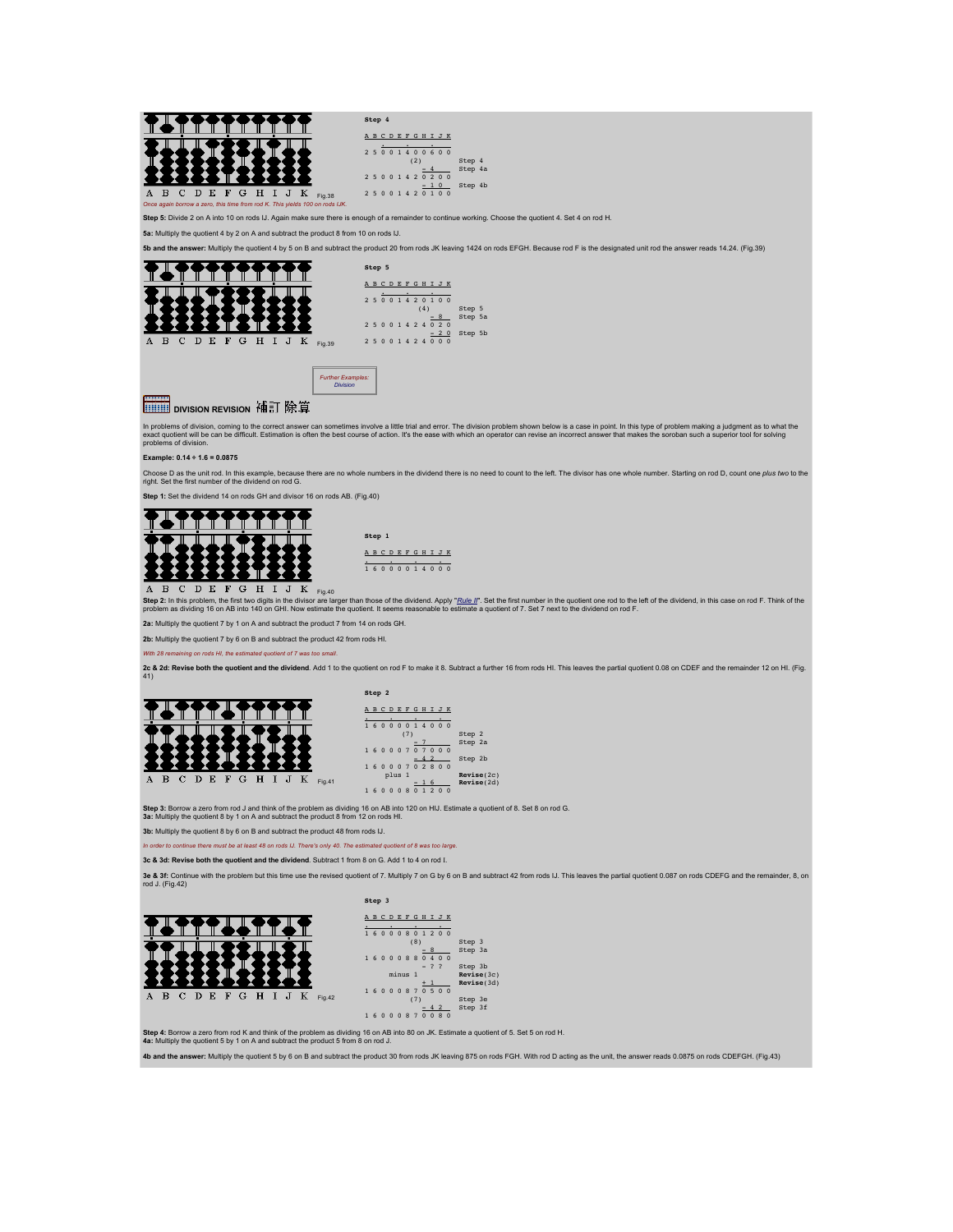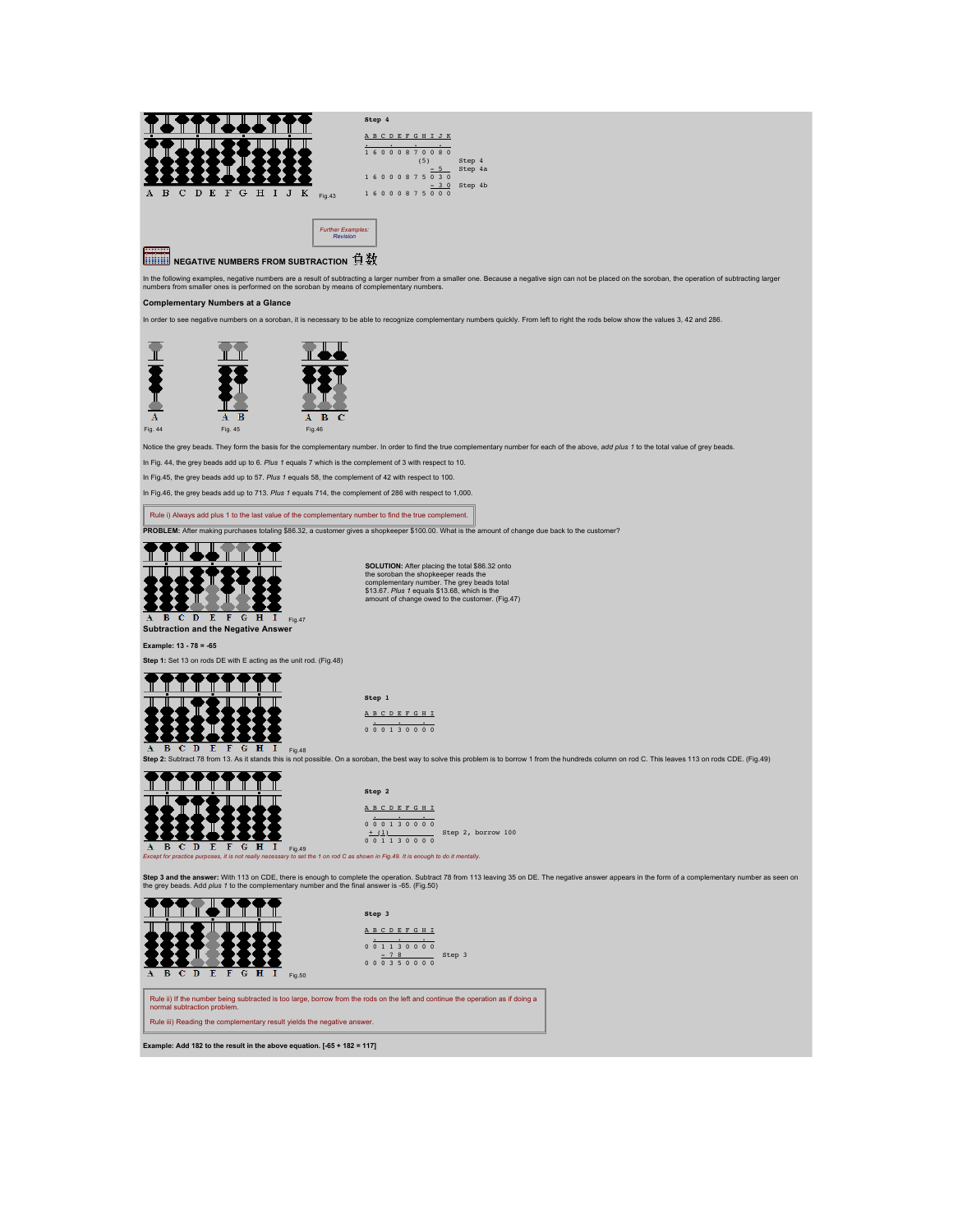

To keep the beads moving freely, the rods must be kept clean. If the rods are bamboo or rattan, treat occasionaly with furniture polisth. A good way to apply it, is by spraying the polish on a rag, then wiping the<br>rods wit

if the rods are metal, then you may first have to remove some surface changes. This can be done with gentle scraping using the tip of a sharp blade. To obtain a smooth bead action on the rod, you can apply a<br>thin coating o

You can also treat the frame and beads with furniture polish after cleaning them. It is a good idea to do this prior to storing an abacus if it will not be used for awhile. And whenever the wood seems dry or loses its luster.

To minimize dust accumulation, store them standing on end in a covered or enclosed area. Keep them in a low humidity and temperature controlled environment. Basically, treat them like your slide rules and<br>other collectible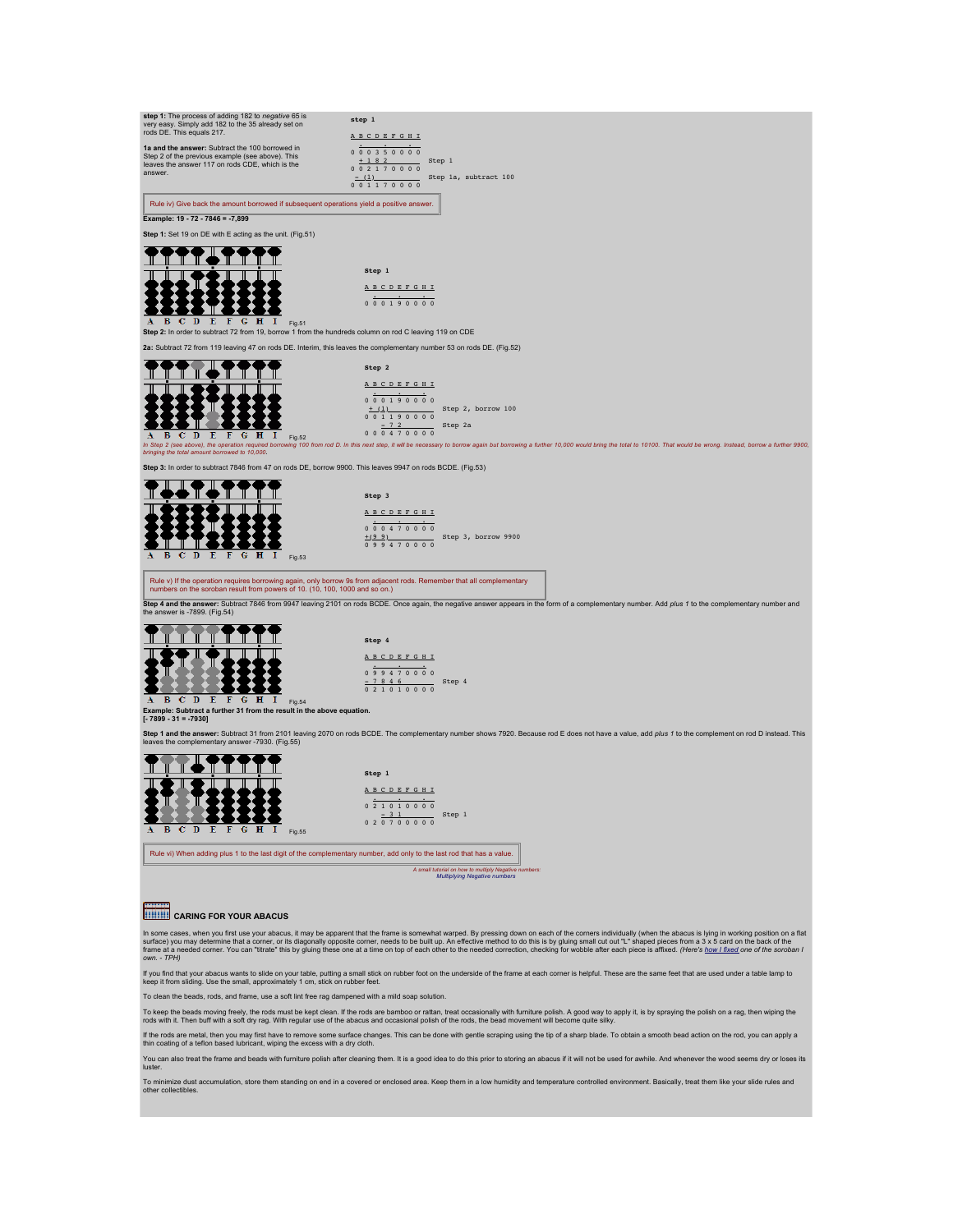**ABACUS DIVERSIONS** 

These are a couple of exercises that are easy to remember.

**"Crazy Eights"**

• Add 98765432 , nine times , to get 888888888 .

**"Repeated Number Sums"**

• Add 123456789 , nine times , to get 1111111101 .<br>• Then , add 123456789 nine more times to 111111101 and obtain 2222222202 .<br>• Adding 123456789 nine more times to that result will yield 3333333303 , and so on.

The general formula for the above is : 123456789 times (9 times n) = nnnnnnnn0n.

You can also subtract 123456789 nine times from one of these "repeated number" sums to get back to the prior "repeated number" sum.

#### **"Fibonacci Numbers"**

1, 1, 2, 3, 5, 8, 13, 21, 34, 55, etc.

# General recursion formula: F(n) + F(n+1) = F(n+2) F(1) = 1 , F(2) = 1

• Choose a rod towards the left and set 1 . (call this "L#").

- Choose a rod towards the right and set 1 . (call this "R#" ) .
- Add R# to L# . Abacus reads :
- 2 on left 1 on right
- Add L# to R# . Abacus reads : 2 on left 3 on right
- 
- Add R# to L# . Abacus reads : 5 on left 3 on right
- Add L# to R# . Abacus reads :

5 on left 8 on right And so on....

Can also work these in reverse, by back and forth subtraction, to get back to 1s.

#### **References**

GENERAL ABACUS HISTORY AND INFORMATION **Books**

Pullan, J.M. *[The History of the Abacus](http://www.bookfinder.com/search/?author=Pullan,+J.M.&title=The+History+of+the+Abacus&st=xl&ac=qr)* London: Books That Matter, 1968. pgs. 21, 25 & 30.

# Moon, Parry.<br><u>[The Abacus: Its history; its design; its possibilities in the modern world](http://www.bookfinder.com/search/?author=Parry+Moon&title=The+Abacus:+Its+History,+Its+Design,+Its+Possibilities+in+the+Modern+World&st=xl&ac=qr)</u><br>New York: Gordon and Breach Science, 1971. pgs. 16 - 17.

Gullberg, Jan.<br>*[Mathematics From the Birth of Numbers](http://www.bookfinder.com/search/?author=Gullberg,+Jan&title=mathematics+from+the+birth+of+numbers&st=xl&ac=qr)*<br>New York, London: W.W.Norton & Company, 1997.<br>ISBN : 0-393-04002-X<br>pgs 168 -170

#### **Websites**

Fernandes, Luis. "Introduction", The Abacus, the Art of Calculating with Beads *<http://www.ee.ryerson.ca:8080/~elf/abacus/>* (Updated: Jul 16 2004)

The Abacus: A History<br>E. A. Young<br><u>http://fenris.net/~lizyoung/abacus.htm</u>l (Revised September, 2004) Wikipedia:<http://en.wikipedia.org/wiki/Abacus>

The League of Japan Abacus Associations *<http://www.syuzan.net/english/index.html>*

SOROBAN TECHNIQUES

## **Books**

Kojima, Takashi.<br>*[The Japanese Abacus: Its Use and Theory](http://www.bookfinder.com/search/?title=Japanese+Abacus:+It)*<br>Tokyo: Charles E. Tuttle, 1954.

# Kojima, Takashi.<br>*[Advanced Abacus: Japanese Theory and Practice](http://www.bookfinder.com/search/?title=Advanced+Abacus:+Japanese+Theory+and+Practice&st=xl&ac=qr)*<br>Tokyo: Charles E. Tuttle, 1963.

The Japanese Chamber of Commerce & Industry. *[Soroban, the Japanese abacus it's use and practice](http://www.bookfinder.com/search/?title=soroban,+the+japanese+abacus+it)* Tokyo: Charles E. Tuttle, 1967.

Tani, Yukio *[The Magic Calculator, the way of the abacus](http://www.bookfinder.com/search/?title=The+Magic+Calculator+the+way+of+the+abacus&st=xl&ac=qr)* Japan Publications Trading Co, 1964

# Kato, Professor Fukutaro.<br><u>SOROBAN pelo Método Moderno</u> (SOROBAN by the Modern Method)<br>Brazil: Brazilian Shuzan Cultural Association, (not dated - but looks to be circa 1969)

Martinez, Beluva Sulliuent. Soroban in America Tokyo: The league of Soroban Education of Japan Inc. (not dated - but looks to be circa 1980)

**Websites** Bernazzani, Dave.<br>*[The Soroban Abacus HandBook.pdf](http://webhome.idirect.com/~totton/soroban/THE%20ABACUS%20HANDBOOK.pdf)* ( 281 kb)<br>Rev.1.05 - March 2, 2005